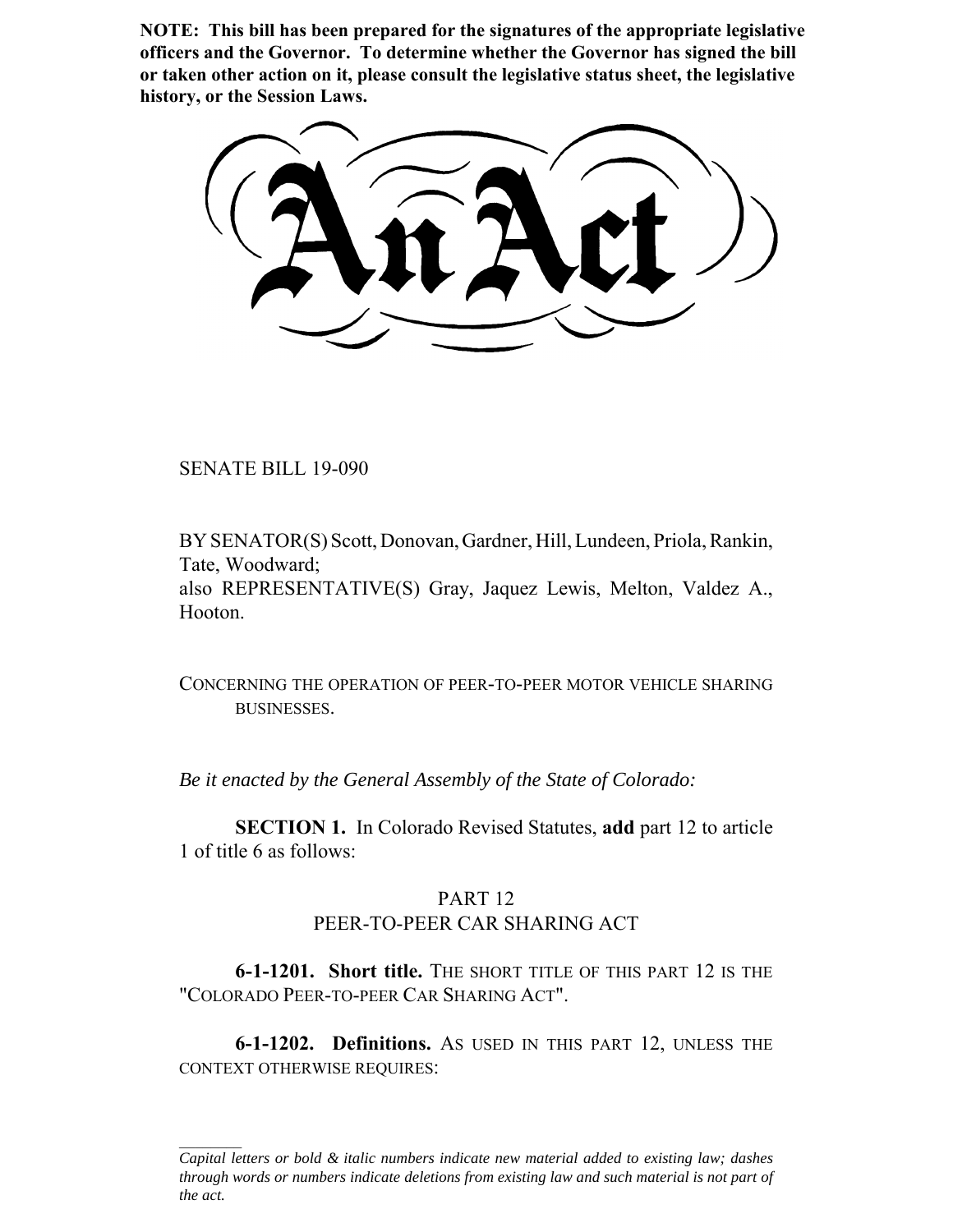(1) "CAR" MEANS A MOTOR VEHICLE AS DEFINED IN SECTION 42-1-102 (58).

(2) "CAR SHARING" MEANS THE AUTHORIZED USE OF A SHARED CAR BY PERSONS OTHER THAN THE SHARED CAR'S OWNER, FACILITATED BY A CAR SHARING PROGRAM.

(3) (a) "CAR SHARING AGREEMENT" MEANS THE TERMS AND CONDITIONS THAT APPLY TO A SHARED CAR OWNER AND A SHARED CAR DRIVER AND THAT GOVERN THE USE OF A SHARED CAR.

(b) "CAR SHARING AGREEMENT" EXCLUDES A RENTAL AGREEMENT AS DEFINED IN SECTION 6-1-201.

(4) (a) "CAR SHARING PROGRAM" MEANS A PERSON THAT IS IN THE BUSINESS OF OPERATING AN ONLINE PLATFORM TO CONNECT THIRD-PARTY VEHICLE OWNERS WITH THIRD-PARTY VEHICLE DRIVERS TO ENABLE PEER-TO-PEER CAR SHARING WITHIN COLORADO.

(b) "CAR SHARING PROGRAM" EXCLUDES:

(I) THE REGISTERED OWNER OF THE CAR INVOLVED IN CAR SHARING FACILITATED BY A CAR SHARING PROGRAM; AND

(II) A LESSOR AS DEFINED IN SECTION 6-1-201.

(5) "DELIVERY PERIOD" MEANS THE TIME WHEN A SHARED CAR IS BEING DELIVERED TO THE LOCATION OF THE CAR SHARING START TIME, AS DOCUMENTED BY THE GOVERNING CAR SHARING AGREEMENT.

(6) (a) "SHARED CAR" MEANS A MOTOR VEHICLE THAT IS AVAILABLE FOR SHARING THROUGH A CAR SHARING PROGRAM BUT IS NOT USED EXCLUSIVELY FOR CAR SHARING.

(b) "SHARED CAR" EXCLUDES A RENTAL MOTOR VEHICLE AS DEFINED IN SECTION 6-1-201.

(7) (a) "SHARED CAR DRIVER" MEANS AN INDIVIDUAL WHO HAS BEEN AUTHORIZED TO DRIVE THE SHARED CAR BY A CAR SHARING PROGRAM UNDER A CAR SHARING AGREEMENT.

PAGE 2-SENATE BILL 19-090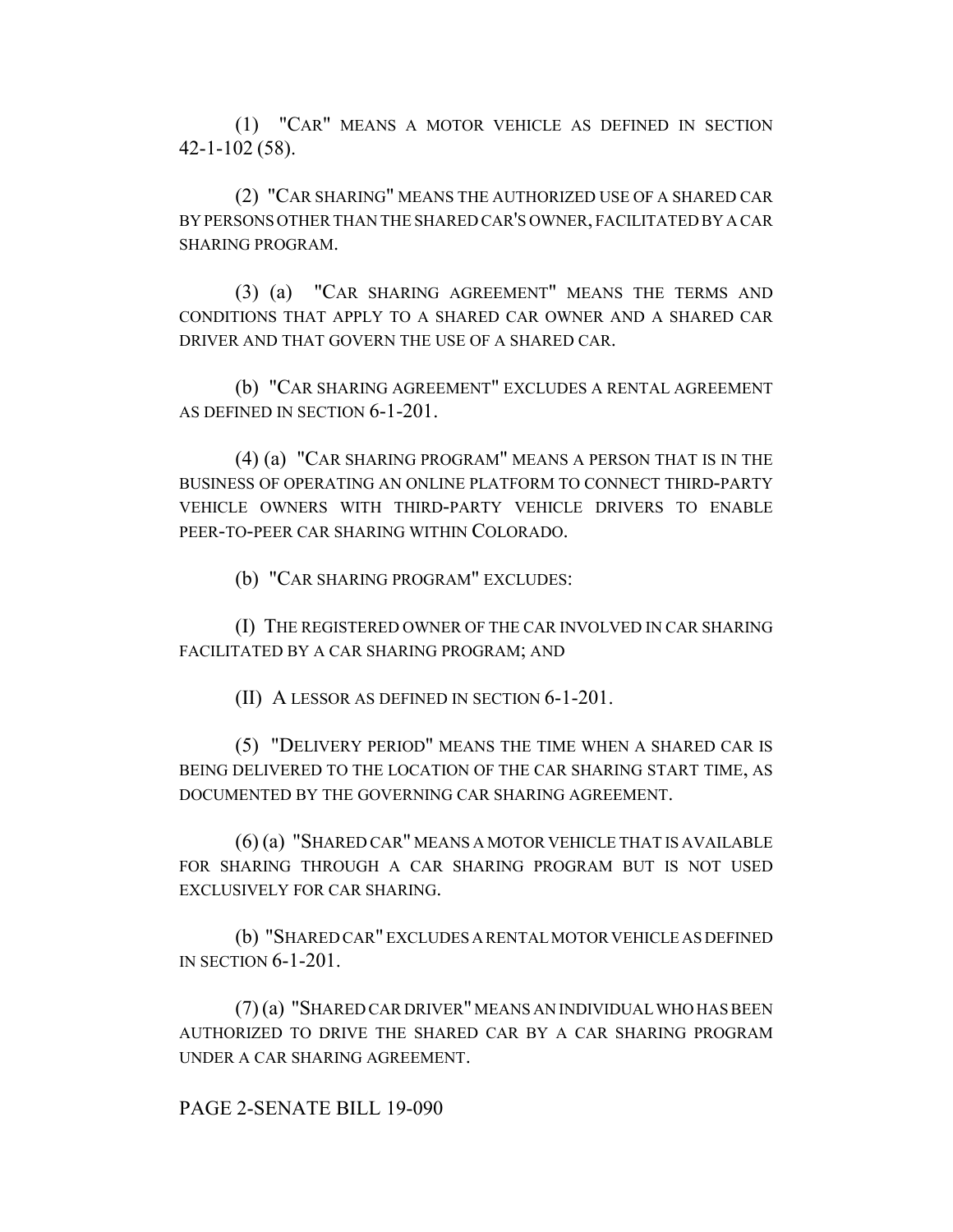(b) "SHARED CAR DRIVER" EXCLUDES A LESSEE AS DEFINED IN SECTION 6-1-201.

(8) "SHARED CAR OWNER" MEANS A PERSON THAT MAKES A SHARED CAR AVAILABLE FOR SHARING TO SHARED CAR DRIVERS THROUGH A CAR SHARING PROGRAM.

(9) "SHARING PERIOD" MEANS THE TIME THAT BEGINS AT THE SHARING START TIME AND ENDS AT THE SHARING TERMINATION TIME.

(10) "SHARING START TIME" MEANS THE TIME WHEN A SHARED CAR DRIVER TAKES POSSESSION AND CONTROL OF THE SHARED CAR.THE SHARING START TIME MAY BE AT OR AFTER THE TIME THE RESERVATION OF A SHARED CAR IS SCHEDULED TO BEGIN UNDER A CAR SHARING AGREEMENT.

(11) "SHARING TERMINATION TIME" MEANS THE EARLIEST OF THE FOLLOWING EVENTS:

(a) THE EXPIRATION OF THE AGREED PERIOD OF TIME ESTABLISHED FOR THE USE OF A SHARED CAR IN THE GOVERNING CAR SHARING AGREEMENT IF THE SHARED CAR IS DELIVERED TO THE LOCATION AGREED UPON IN THE AGREEMENT;

(b) WHEN THE SHARED CAR IS RETURNED TO AN ALTERNATIVE LOCATION AS AGREED UPON BY THE SHARED CAR OWNER AND SHARED CAR DRIVER AS COMMUNICATED THROUGH A CAR SHARING PROGRAM; OR

(c) THE SHARED CAR OWNER, OR THE SHARED CAR OWNER'S AUTHORIZED DESIGNEE, TAKES POSSESSION AND CONTROL OF THE SHARED CAR.

**6-1-1203. Insurance coverage during car sharing period.** (1) (a) EXCEPT AS PROVIDED IN SUBSECTION (1)(b) OF THIS SECTION, A CAR SHARING PROGRAM SHALL ASSUME THE LIABILITY OF A SHARED CAR OWNER FOR ANY BODILY INJURY OR PROPERTY DAMAGE TO THIRD PARTIES, OR UNINSURED AND UNDERINSURED MOTORIST OR PERSONAL INJURY PROTECTION LOSSES, DURING THE SHARING PERIOD UP TO AN AMOUNT STATED IN THE CAR SHARING AGREEMENT, BUT NOT LESS THAN THE MINIMUM AMOUNT OF FINANCIAL RESPONSIBILITY REQUIRED BY ARTICLE 7 OF TITLE 42.

PAGE 3-SENATE BILL 19-090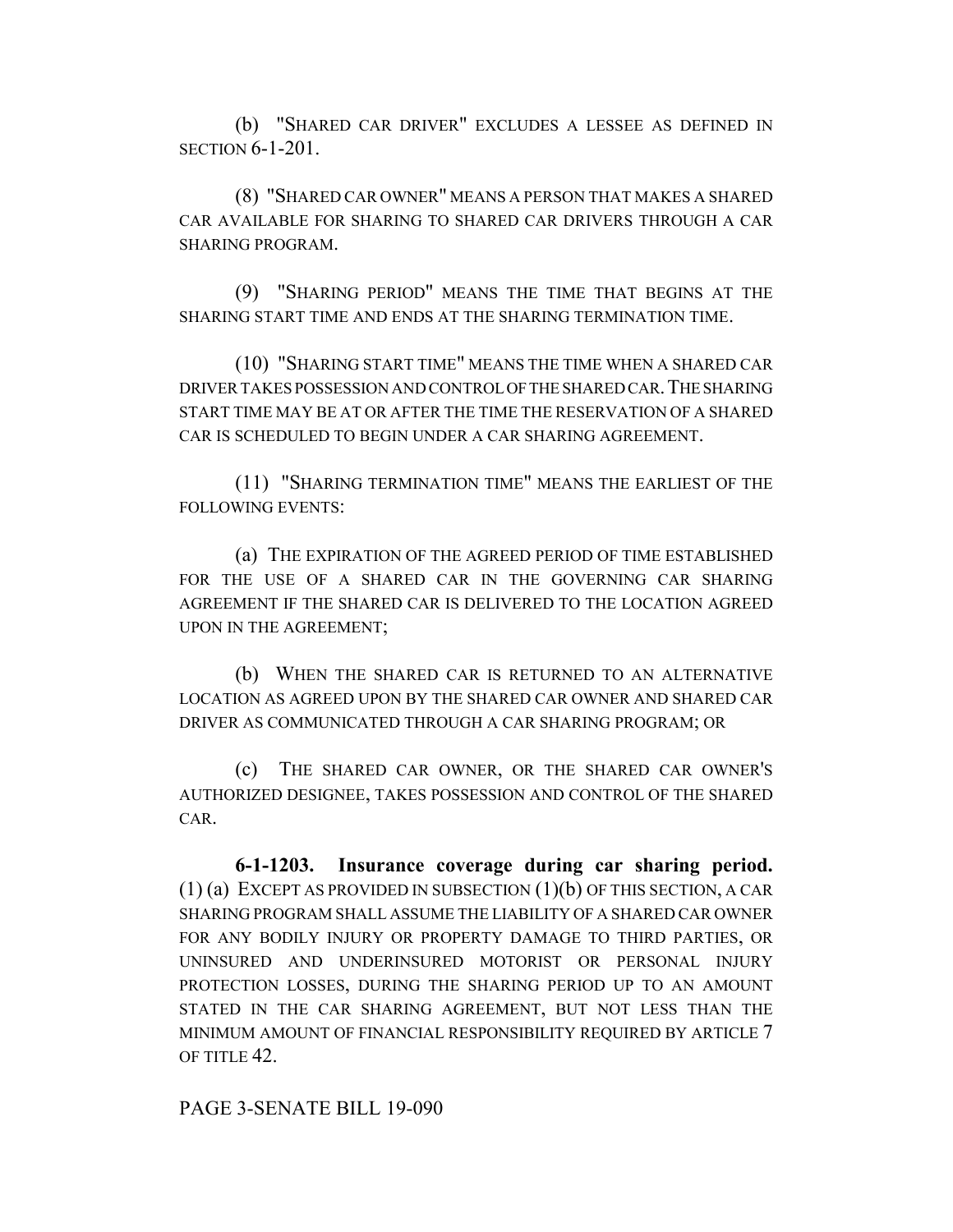(b) THE ASSUMPTION OF LIABILITY UNDER SUBSECTION (1)(a) OF THIS SECTION DOES NOT APPLY TO A SHARED CAR OWNER IF:

(I) THE SHARED CAR OWNER MAKES AN INTENTIONAL OR FRAUDULENT MATERIAL MISREPRESENTATION TO OR OMISSION TO THE CAR SHARING PROGRAM BEFORE THE SHARING PERIOD WHEN THE LOSS OCCURRED; OR

(II) THE SHARED CAR OWNER ACTS IN CONCERT WITH A SHARED CAR DRIVER WHO FAILS TO RETURN THE SHARED CAR IN ACCORDANCE WITH THE CAR SHARING AGREEMENT.

(c) NOTWITHSTANDING SUBSECTION (1)(b) OF THIS SECTION, THE DEFINITION OF "SHARING TERMINATION TIME" IN SECTION 6-1-1202 (11), OR THE AMOUNT OF LIABILITY COVERAGE STATED IN THE CAR SHARING AGREEMENT, THE ASSUMPTION OF LIABILITY UNDER SUBSECTION  $(1)(a)$  OF THIS SECTION IN THE AMOUNT REQUIRED BY ARTICLE 7 OF TITLE 42 APPLIES TO ANY BODILY INJURY OR PROPERTY DAMAGE SUFFERED BY INNOCENT THIRD PARTIES FOR INJURIES OR LOSSES DURING THE SHARING PERIOD.

(2) A CAR SHARING PROGRAM SHALL ENSURE THAT, DURING EACH SHARING PERIOD, THE SHARED CAR OWNER AND THE SHARED CAR DRIVER ARE INSURED UNDER AN AUTOMOBILE LIABILITY INSURANCE POLICY THAT:

(a) (I) RECOGNIZES THAT THE SHARED CAR INSURED UNDER THE POLICY IS MADE AVAILABLE THROUGH AND USED THROUGH A CAR SHARING PROGRAM; OR

(II) DOES NOT EXCLUDE USE OF A SHARED CAR BY A SHARED CAR DRIVER; AND

(b) PROVIDES INSURANCE COVERAGE UNDER A:

(I) COMMERCIAL LIABILITY POLICY ISSUED TO THE CAR SHARING PROGRAM THAT IS NOT LESS THAN THREE TIMES THE MINIMUM AMOUNT OF FINANCIAL RESPONSIBILITY REQUIRED BY ARTICLE 7 OF TITLE 42; OR

(II) PERSONAL LIABILITY POLICY ISSUED TO THE SHARED CAR DRIVER THAT IS NOT LESS THAN THE MINIMUM AMOUNT OF FINANCIAL RESPONSIBILITY REQUIRED BY ARTICLE 7 OF TITLE 42.

## PAGE 4-SENATE BILL 19-090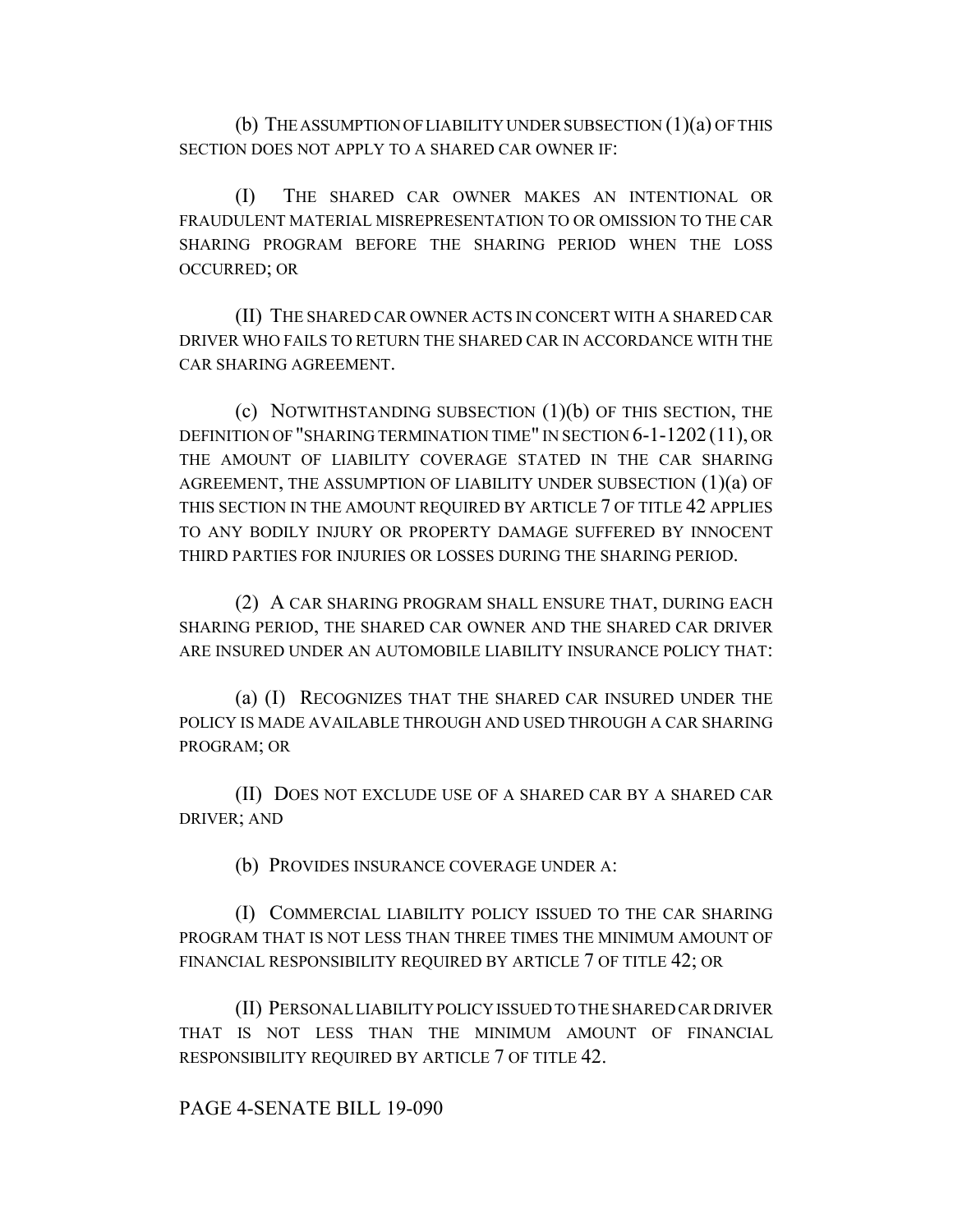(3) THE FINANCIAL RESPONSIBILITY REQUIRED IN SUBSECTION (2) OF THIS SECTION MAY BE SATISFIED BY AUTOMOBILE LIABILITY INSURANCE THAT IS MAINTAINED BY ANY ONE OR A COMBINATION OF THE FOLLOWING:

(a) A SHARED CAR DRIVER; OR

(b) A CAR SHARING PROGRAM.

(4) THE INSURANCE DESCRIBED IN SUBSECTION (3) OF THIS SECTION THAT SATISFIES THE INSURANCE REQUIREMENT IN SUBSECTION (2) OF THIS SECTION IS THE PRIMARY COVERAGE DURING THE SHARING PERIOD.

(5) A CAR SHARING PROGRAM SHALL ASSUME PRIMARY LIABILITY FOR A CLAIM IF:

(a) THE PROGRAM IS IN WHOLE OR IN PART PROVIDING THE INSURANCE REQUIRED IN SUBSECTIONS (2) AND (3) OF THIS SECTION;

(b) A DISPUTE EXISTS AS TO WHO WAS IN CONTROL OF THE SHARED CAR AT THE TIME OF THE LOSS; AND

(c) THE PROGRAM DOES NOT HAVE AVAILABLE, DID NOT RETAIN, OR FAILS TO PROVIDE THE INFORMATION REQUIRED IN SECTION 6-1-1207 THAT RELATES TO THE CLAIM.

(6) (a) IF THE INSURANCE THAT COMPLIES WITH SUBSECTION (2) OF THIS SECTION IS PROVIDED BY THE SHARED CAR DRIVER OR SHARED CAR OWNER, A CAR SHARING PROGRAM SHALL MAINTAIN INSURANCE THAT PROVIDES COVERAGE MEETING THE REQUIREMENTS OF THIS SECTION AND THAT COVERS A LAPSE IN OR LACK OF COVERAGE OF THE SHARED CAR DRIVER'S OR SHARED CAR OWNER'S INSURANCE, BEGINNING WITH THE FIRST DOLLAR OF A CLAIM AND INCLUDING A DUTY TO DEFEND THE CLAIM.

(b) THE INSURANCE REQUIRED BY THIS SUBSECTION (6) MAY BE PROCURED FROM:

(I) AN INSURER LICENSED UNDER TITLE 10; OR

(II) A SURPLUS LINES INSURER AUTHORIZED UNDER ARTICLE 5 OF TITLE 10 THAT HAS A CREDIT RATING OF NO LESS THAN:

PAGE 5-SENATE BILL 19-090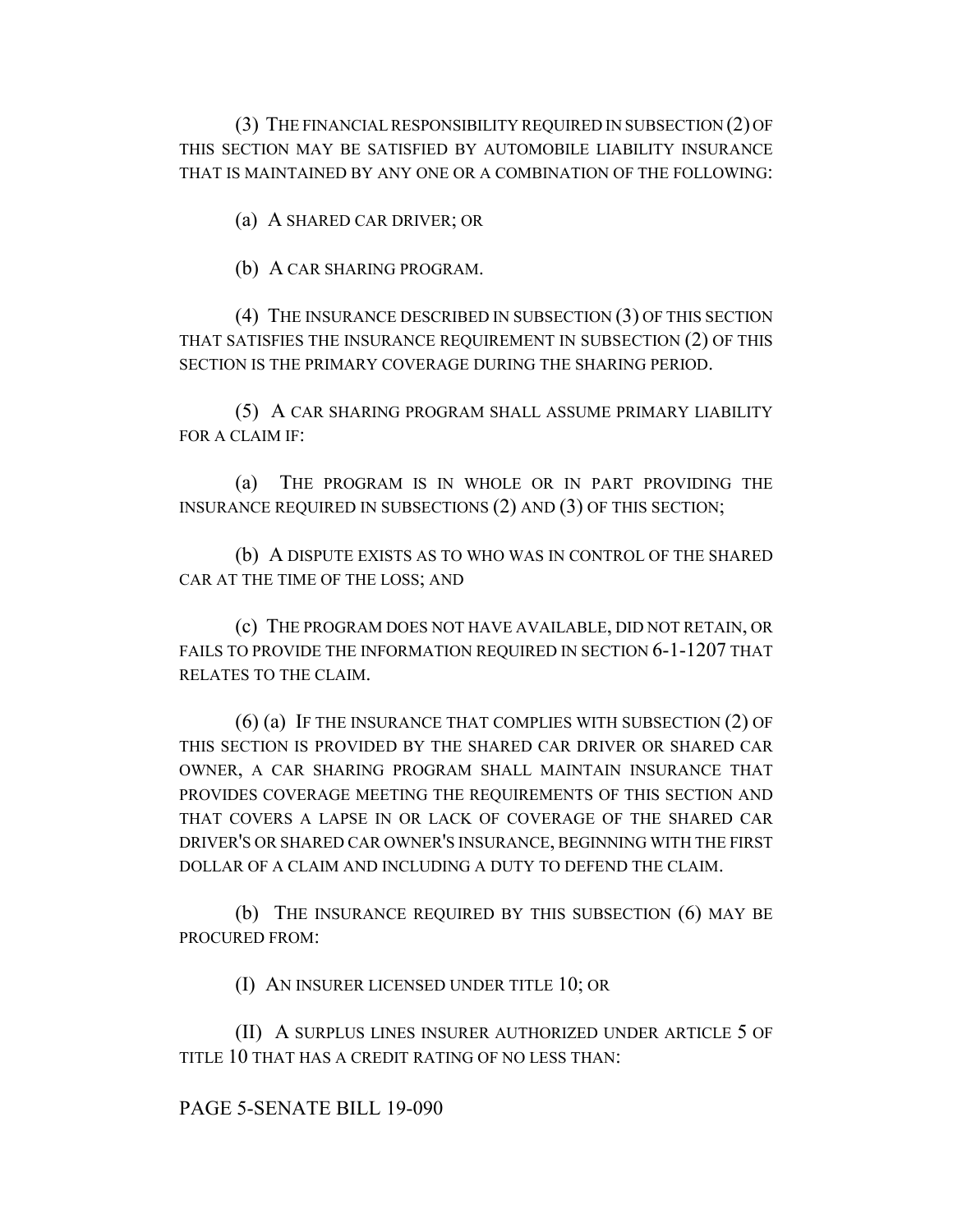(A) "A-" FROM A.M. BEST COMPANY, INC.;

(B) "A" FROM DEMOTECH, INC.; OR

(C) A SIMILAR RATING FROM ANOTHER RATING AGENCY IF BOTH THE RATING AND AGENCY ARE RECOGNIZED BY THE COMMISSIONER OF INSURANCE BY RULE UNDER SECTION 10-5-117.

(7) COVERAGE UNDER AN AUTOMOBILE LIABILITY INSURANCE POLICY MAINTAINED BY THE CAR SHARING PROGRAM DOES NOT DEPEND ON A PERSONAL AUTOMOBILE LIABILITY INSURER FIRST DENYING OR BEING REQUIRED TO DENY A CLAIM.

(8) THIS SECTION DOES NOT:

(a) LIMIT THE LIABILITY OF THE CAR SHARING PROGRAM FOR AN ACT OR OMISSION OF THE CAR SHARING PROGRAM THAT RESULTS IN BODILY INJURY TO ANY PERSON AS A RESULT OF THE USE OF A SHARED VEHICLE THROUGH A CAR SHARING PROGRAM; OR

(b) LIMIT THE ABILITY OF THE CAR SHARING PROGRAM TO CONTRACT FOR INDEMNIFICATION FROM THE SHARED CAR OWNER OR THE SHARED CAR DRIVER FOR ECONOMIC LOSS SUSTAINED BY THE CAR SHARING PROGRAM CAUSED BY A BREACH OF THE TERMS AND CONDITIONS OF THE CAR SHARING AGREEMENT.

**6-1-1204. Notification of implications of lien.** WHEN A CAR OWNER REGISTERS AS A SHARED CAR OWNER ON A CAR SHARING PROGRAM AND BEFORE THE SHARED CAR IS MADE AVAILABLE FOR CAR SHARING, THE CAR SHARING PROGRAM SHALL NOTIFY THE SHARED CAR OWNER THAT, IF THE SHARED CAR HAS A LIEN AGAINST IT, THE USE OF THE SHARED CAR THROUGH A CAR SHARING PROGRAM, INCLUDING USE WITHOUT PHYSICAL DAMAGE COVERAGE, MAY VIOLATE THE TERMS OF THE CONTRACT WITH THE LIENHOLDER.

**6-1-1205. Liability - exclusions for personal automobile liability insurance policy - indemnification.** (1) AN AUTHORIZED INSURER MAY EXCLUDE COVERAGE AND THE DUTY TO DEFEND OR INDEMNIFY FOR ANY CLAIM UNDER A SHARED CAR OWNER'S PERSONAL AUTOMOBILE LIABILITY INSURANCE POLICY. THIS PART 12 DOES NOT INVALIDATE OR LIMIT AN

PAGE 6-SENATE BILL 19-090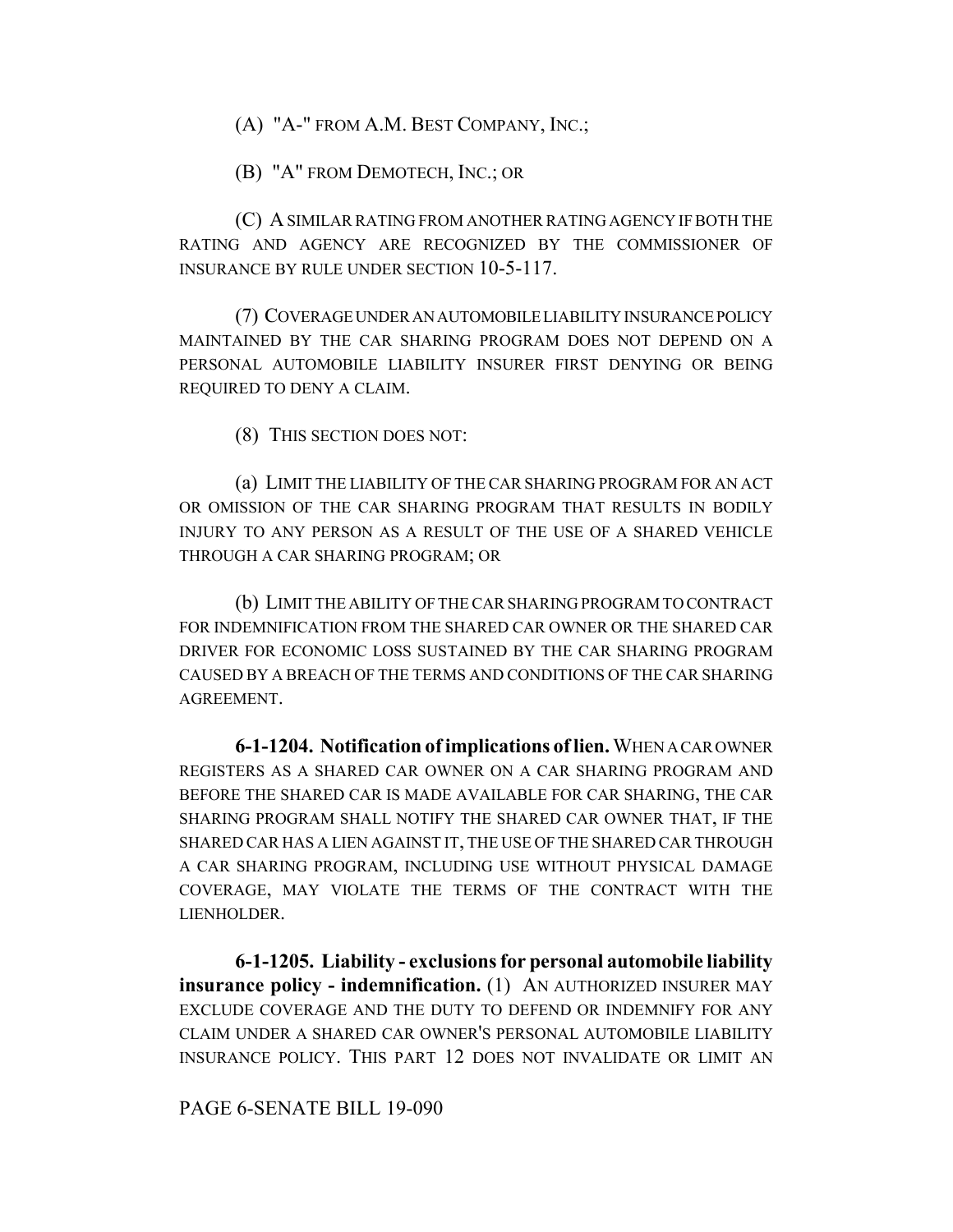EXCLUSION CONTAINED IN AN AUTOMOBILE LIABILITY INSURANCE POLICY, INCLUDING ANY INSURANCE POLICY THAT EXCLUDES COVERAGE FOR MOTOR VEHICLES MADE AVAILABLE FOR RENT, SHARING, HIRE, OR BUSINESS USE.

(2) AN AUTOMOBILE INSURER OF THE SHARED CAR OWNER THAT DEFENDS OR INDEMNIFIES A SHARED CAR CLAIM HAS THE RIGHT TO CONTRIBUTION AGAINST THE INSURER OF THE SHARED CAR PROGRAM IF THE CLAIM IS:

(a) MADE AGAINST THE SHARED CAR OWNER OR THE SHARED CAR DRIVER FOR DAMAGES OCCURRING DURING THE SHARING PERIOD; AND

(b) EXCLUDED UNDER THE TERMS OF THE SHARED CAR OWNER'S INSURANCE POLICY.

**6-1-1206. Prohibition on exclusion of coverage for car sharing.** AN AUTOMOBILE INSURANCE COMPANY SHALL NOT EXCLUDE OTHERWISE APPLICABLE UNINSURED OR UNDERINSURED MOTORIST COVERAGE FROM A SHARED CAR DRIVER'S OR PASSENGER'S PERSONAL AUTOMOBILE INSURANCE POLICY BECAUSE OF THE PERSON'S PARTICIPATION IN CAR SHARING.

**6-1-1207. Record keeping.** A CAR SHARING PROGRAM SHALL COLLECT AND VERIFY RECORDS CONCERNING THE USE OF A VEHICLE, INCLUDING TIMES USED, FEES PAID BY THE SHARED CAR DRIVER, AND REVENUES RECEIVED BY THE SHARED CAR OWNER. A CAR SHARING PROGRAM SHALL PROVIDE THESE RECORDS UPON REQUEST TO THE SHARED CAR OWNER; TO FACILITATE A CLAIM INVESTIGATION, TO THE SHARED CAR OWNER'S INSURER OR THE SHARED CAR DRIVER'S INSURER; OR AS REQUIRED BY AN AIRPORT CONCESSION AGREEMENT. THE CAR SHARING PROGRAM SHALL RETAIN THESE RECORDS FOR AT LEAST THE DURATION OF THE APPLICABLE PERSONAL INJURY STATUTE OF LIMITATIONS.

**6-1-1208. Federal law - vicarious liability.** A CAR SHARING PROGRAM AND A SHARED CAR OWNER ARE EXEMPT FROM VICARIOUS LIABILITY IN ACCORDANCE WITH 49 U.S.C. SEC. 30106 AND UNDER ANY STATE OR LOCAL LAW THAT IMPOSES LIABILITY BASED ONLY ON VEHICLE OWNERSHIP.

**6-1-1209. Insurable interest.** (1) A CAR SHARING PROGRAM SHALL HAVE AN INSURABLE INTEREST IN A SHARED CAR DURING THE SHARING

## PAGE 7-SENATE BILL 19-090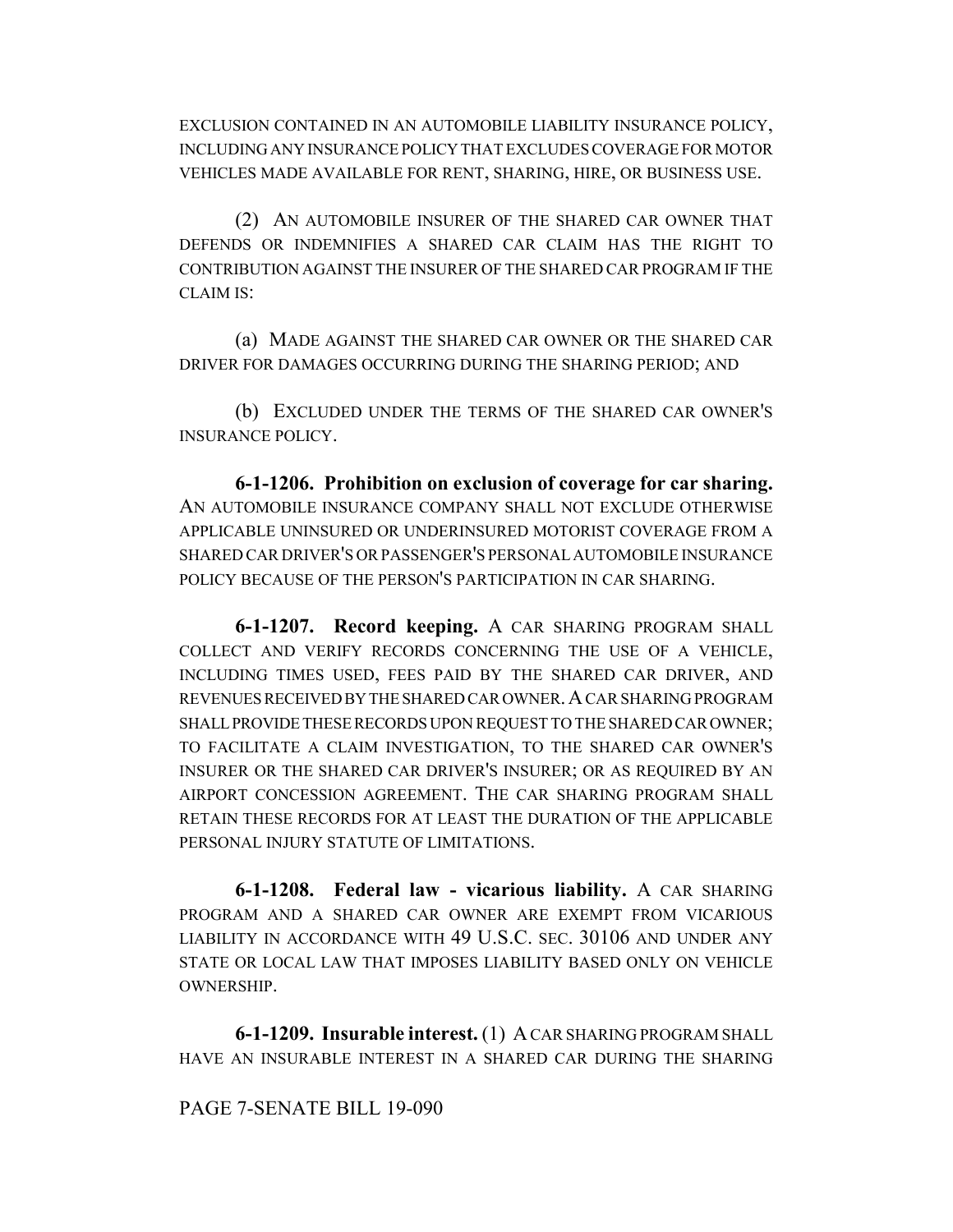PERIOD. THIS SECTION DOES NOT CREATE LIABILITY FOR A CAR SHARING PROGRAM FOR FAILURE TO MAINTAIN THE INSURANCE COVERAGE REQUIRED IN SECTION 6-1-1203 IF INSURANCE COVERAGE IS MAINTAINED IN COMPLIANCE WITH SECTION 6-1-1203 BY THE SHARED CAR DRIVER OR THE SHARED CAR OWNER.

(2) A CAR SHARING PROGRAM MAY OWN AND MAINTAIN, AS THE NAMED INSURED, ONE OR MORE POLICIES OF AUTOMOBILE LIABILITY INSURANCE THAT PROVIDE COVERAGE IN THE AMOUNT OF, IN EXCESS OF, OR OPTIONAL TO THE AMOUNT OF COVERAGE REQUIRED IN THIS PART 12. THE COVERAGE MAY INCLUDE COVERAGE FOR:

(a) LIABILITY ASSUMED BY THE CAR SHARING PROGRAM UNDER A CAR SHARING AGREEMENT;

(b) THE LIABILITY OF THE SHARED CAR OWNER;

(c) DAMAGE OR LOSS TO THE SHARED CAR; OR

(d) THE LIABILITY OF THE SHARED CAR DRIVER.

**6-1-1210. Required disclosures and notices.** (1) A CAR SHARING PROGRAM SHALL, FOR EACH SHARED CAR PARTICIPATING IN A CAR SHARING AGREEMENT ON ITS PLATFORM, DO ALL OF THE FOLLOWING:

(a) PROVIDE THE SHARED CAR OWNER AND THE SHARED CAR DRIVER WITH THE TERMS AND CONDITIONS OF THE CAR SHARING AGREEMENT;

(b) DISCLOSE TO THE SHARED CAR DRIVER ANY COSTS OR FEES THAT ARE CHARGED TO THE SHARED CAR DRIVER UNDER THE CAR SHARING AGREEMENT;

(c) DISCLOSE TO THE SHARED CAR OWNER ANY COSTS OR FEES THAT ARE CHARGED TO THE SHARED CAR OWNER UNDER THE CAR SHARING AGREEMENT;

(d) PROVIDE AN EMERGENCY TELEPHONE NUMBER FOR A PERSON CAPABLE OF FACILITATING ROADSIDE ASSISTANCE TO THE SHARED CAR DRIVER;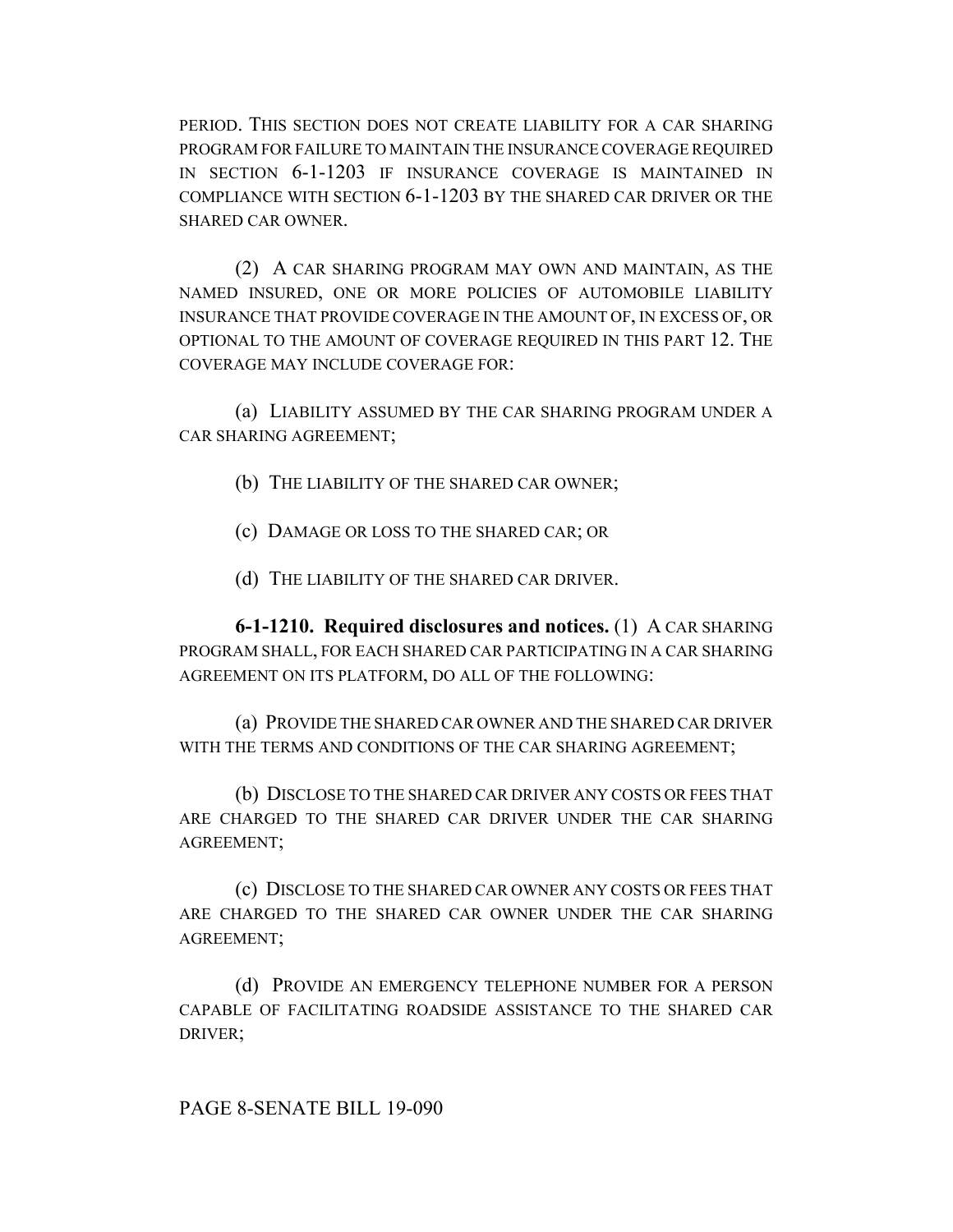(e) DISCLOSE ANY RIGHT OF THE CAR SHARING PROGRAM TO SEEK INDEMNIFICATION FROM THE SHARED CAR OWNER OR THE SHARED CAR DRIVER FOR ECONOMIC LOSS SUSTAINED BY THE CAR SHARING PROGRAM CAUSED BY A BREACH OF THE CAR SHARING AGREEMENT;

(f) DISCLOSE THAT AN AUTOMOBILE LIABILITY INSURANCE POLICY ISSUED TO THE SHARED CAR OWNER FOR THE SHARED CAR OR TO THE SHARED CAR DRIVER DOES NOT PROVIDE A DEFENSE OR INDEMNIFICATION FOR ANY CLAIM ASSERTED BY THE CAR SHARING PROGRAM;

(g) DISCLOSE THAT THE CAR SHARING PROGRAM'S INSURANCE COVERAGE ON THE SHARED CAR OWNER AND THE SHARED CAR DRIVER IS IN EFFECT ONLY DURING EACH SHARING PERIOD AND THAT THE SHARED CAR MAY NOT HAVE INSURANCE COVERAGE FOR USE OF THE SHARED CAR BY THE SHARED CAR DRIVER AFTER THE SHARING TERMINATION TIME;

(h) DISCLOSE ANY INSURANCE OR PROTECTION PACKAGE COSTS THAT ARE CHARGED TO THE SHARED CAR OWNER OR THE SHARED CAR DRIVER;

(i) DISCLOSE THAT THE SHARED CAR OWNER'S AUTOMOBILE LIABILITY INSURANCE MIGHT NOT PROVIDE COVERAGE FOR A SHARED CAR; AND

(j) DISCLOSE TO THE SHARED CAR DRIVER ANY CONDITIONS IN WHICH THE SHARED CAR DRIVER IS REQUIRED TO MAINTAIN A PERSONAL AUTOMOBILE LIABILITY POLICY AS THE PRIMARY COVERAGE FOR THE SHARED CAR IN ORDER TO DRIVE A SHARED CAR.

**6-1-1211. Driver's license verification and data retention.** (1) A CAR SHARING PROGRAM SHALL NOT ENTER INTO A CAR SHARING AGREEMENT WITH A CAR SHARING DRIVER UNLESS THE DRIVER:

(a) HOLDS A DRIVER'S LICENSE, ISSUED UNDER ARTICLE 2 OF TITLE 42, THAT AUTHORIZES THE DRIVER TO OPERATE CARS OF THE CLASS OF THE SHARED CAR; OR

(b) IS A NONRESIDENT WHO IS EXEMPT FROM LICENSURE UNDER SECTION 42-2-102.

(2) A CAR SHARING PROGRAM SHALL KEEP A RECORD OF:

PAGE 9-SENATE BILL 19-090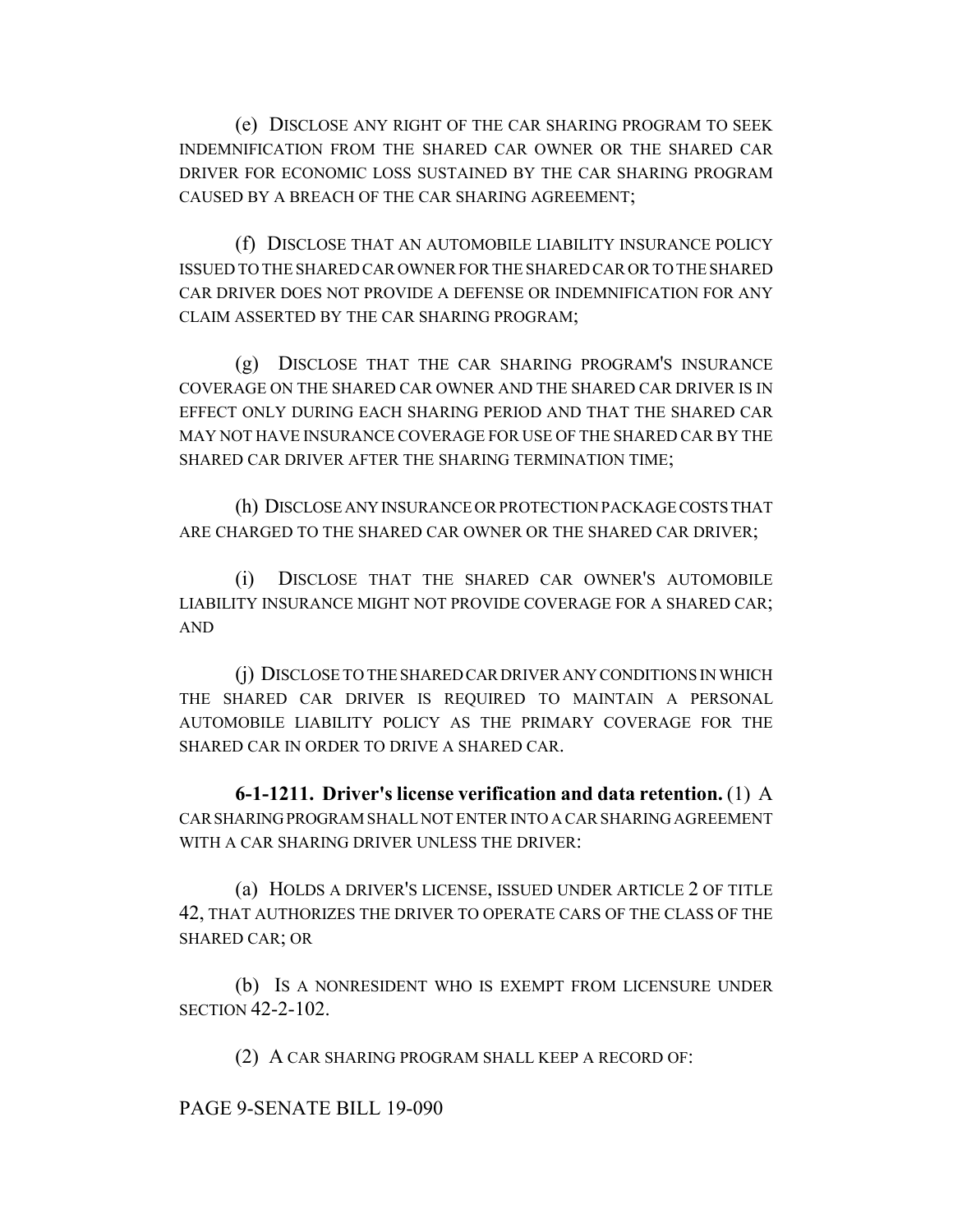(a) THE NAME AND ADDRESS OF THE SHARED CAR DRIVER;

(b) THE NUMBER OF THE DRIVER'S LICENSE OF EACH SHARED CAR DRIVER; AND

(c) THE DATE AND PLACE OF ISSUANCE OF THE DRIVER'S LICENSE.

**6-1-1212. Shared car equipment.** A CAR SHARING PROGRAM IS RESPONSIBLE FOR ANY EQUIPMENT, INCLUDING A GPS SYSTEM, THAT IS PUT IN OR ON THE CAR TO MONITOR OR FACILITATE THE CAR SHARING TRANSACTION. A CAR SHARING PROGRAM SHALL INDEMNIFY AND HOLD HARMLESS THE SHARED CAR OWNER FOR ANY DAMAGE TO OR THEFT OF THE EQUIPMENT DURING THE SHARING PERIOD, UNLESS CAUSED BY THE SHARED CAR OWNER. THE CAR SHARING PROGRAM HAS THE RIGHT TO BE INDEMNIFIED FROM THE SHARED CAR DRIVER FOR ANY LOSS OR DAMAGE TO THE EQUIPMENT THAT OCCURS DURING THE SHARING PERIOD.

**6-1-1213. Safety recalls.** (1) WHEN A SHARED CAR OWNER REGISTERS A SHARED CAR WITH A CAR SHARING PROGRAM AND BEFORE THE SHARED CAR IS AVAILABLE FOR CAR SHARING, THE CAR SHARING PROGRAM SHALL:

(a) VERIFY THAT THE SHARED CAR DOES NOT HAVE ANY OPEN SAFETY RECALLS FOR WHICH THE REPAIRS HAVE NOT BEEN MADE; AND

(b) NOTIFY THE SHARED CAR OWNER OF THE REQUIREMENTS UNDER SUBSECTION (2) OF THIS SECTION.

(2) IF THE SHARED CAR OWNER HAS ACTUAL NOTICE OF A SAFETY RECALL ON THE SHARED CAR, A SHARED CAR OWNER SHALL NOT MAKE THE SHARED CAR AVAILABLE WITH A CAR SHARING PROGRAM UNTIL THE SAFETY RECALL REPAIR HAS BEEN MADE.

(3) IF A SHARED CAR OWNER HAS ACTUAL NOTICE OF A SAFETY RECALL ON A SHARED CAR WHILE AVAILABLE FOR SHARING WITH A CAR SHARING PROGRAM, THE SHARED CAR OWNER SHALL REMOVE THE SHARED CAR'S AVAILABILITY WITH THE CAR SHARING PROGRAM:

(a) AS SOON AS PRACTICABLE, BUT NO LATER THAN SEVENTY-TWO HOURS, AFTER RECEIVING THE NOTICE OF THE SAFETY RECALL; AND

## PAGE 10-SENATE BILL 19-090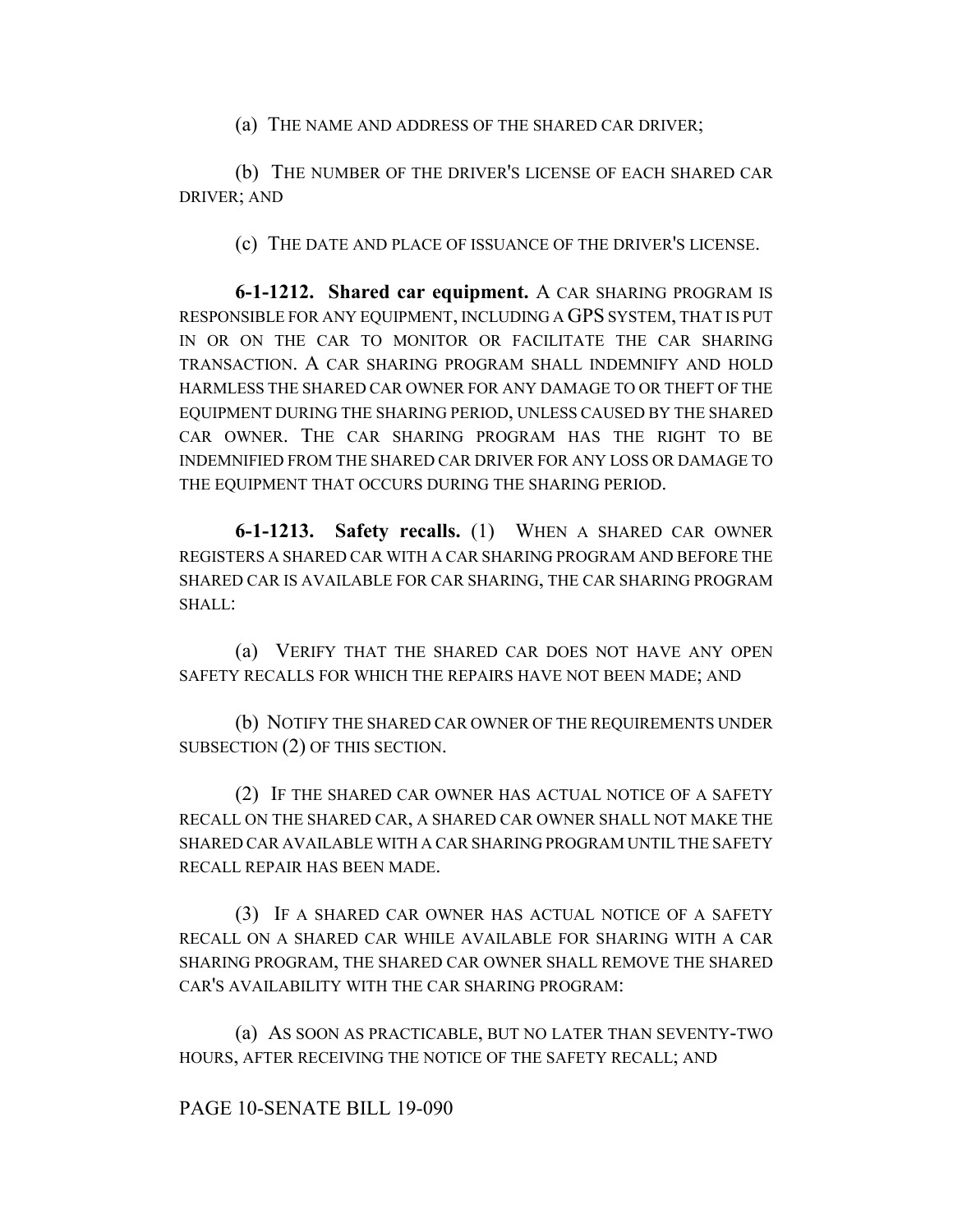(b) UNTIL THE SAFETY RECALL REPAIR HAS BEEN MADE.

(4) IF A SHARED CAR OWNER HAS ACTUAL NOTICE OF A SAFETY RECALL DURING THE SHARING PERIOD, THE SHARED CAR OWNER SHALL NOTIFY BOTH THE SHARED CAR DRIVER AND THE CAR SHARING PROGRAM ABOUT THE SAFETY RECALL.

**6-1-1214. Enabling operation at airport.** (1) A CAR SHARING PROGRAM SHALL ENTER INTO AN AIRPORT CONCESSION AGREEMENT BEFORE ENABLING CAR SHARING AT THE AIRPORT, UNLESS THE AIRPORT EXPLICITLY AND IN WRITING WAIVES THE RIGHT TO REQUIRE AN AGREEMENT.

(2) A CAR SHARING PROGRAM IS ENABLING CAR SHARING AT AN AIRPORT IF THE CAR SHARING PROGRAM OR A SHARED CAR OWNER USES THE CAR SHARING PROGRAM TO:

(a) LIST VEHICLES PARKED ON AIRPORT PROPERTY OR AT AIRPORT FACILITIES;

(b) CONTRACT FOR TRANSPORTATION TO OR FROM AIRPORT FACILITIES;

(c) FACILITATE THE USE OF A SHARED CAR TO TRANSPORT AIRPORT PASSENGERS ON OR OFF OF AIRPORT PROPERTY; OR

(d) PROMOTE OR MARKET A SHARED CAR TO TRANSPORT AIRPORT PASSENGERS ON OR OFF OF AIRPORT PROPERTY.

(3) AN AIRPORT CONCESSION AGREEMENT MAY IMPOSE THE TAXES AND FEES THAT ARE IMPOSED ON OTHER CONCESSIONAIRES OPERATING AT THE AIRPORT.

(4) IF A CAR SHARING PROGRAM FAILS TO OR REFUSES TO ENTER INTO AN AIRPORT CONCESSION AGREEMENT, THE AFFECTED AIRPORT MAY SEEK AN INJUNCTION PROHIBITING THE CAR SHARING PROGRAM FROM OPERATING AT THE AIRPORT AND MAY SEEK DAMAGES AND PUNITIVE DAMAGES AGAINST THE CAR SHARING PROGRAM.

**SECTION 2.** In Colorado Revised Statutes, **amend** 10-4-601.5 as follows:

PAGE 11-SENATE BILL 19-090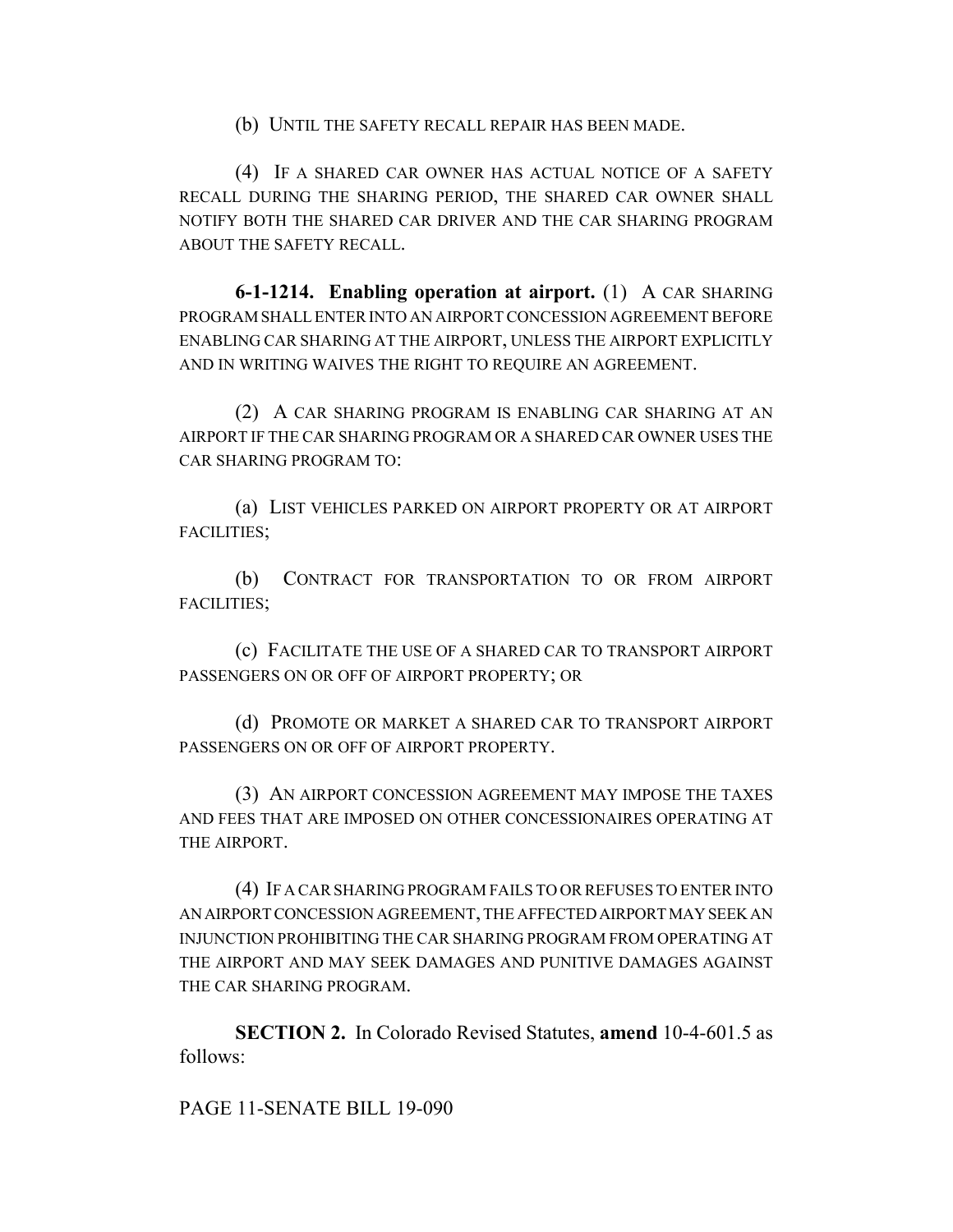**10-4-601.5. Administrative authority.** The commissioner shall administer and enforce the provisions of this part 6, and may make rules necessary for the administration of this part 6 in accordance with article 4 of title 24, C.R.S. AND MAY ENFORCE THE PROVISIONS OF PART 12 OF ARTICLE 1 OF TITLE 6 THAT APPLY TO AN INSURER OR A POLICY.

**SECTION 3. Act subject to petition - effective date.** This act takes effect January 1, 2020; except that, if a referendum petition is filed pursuant to section 1 (3) of article V of the state constitution against this act or an item, section, or part of this act within the ninety-day period after final adjournment of the general assembly, then the act, item, section, or part will not take effect unless approved by the people at the general election to be